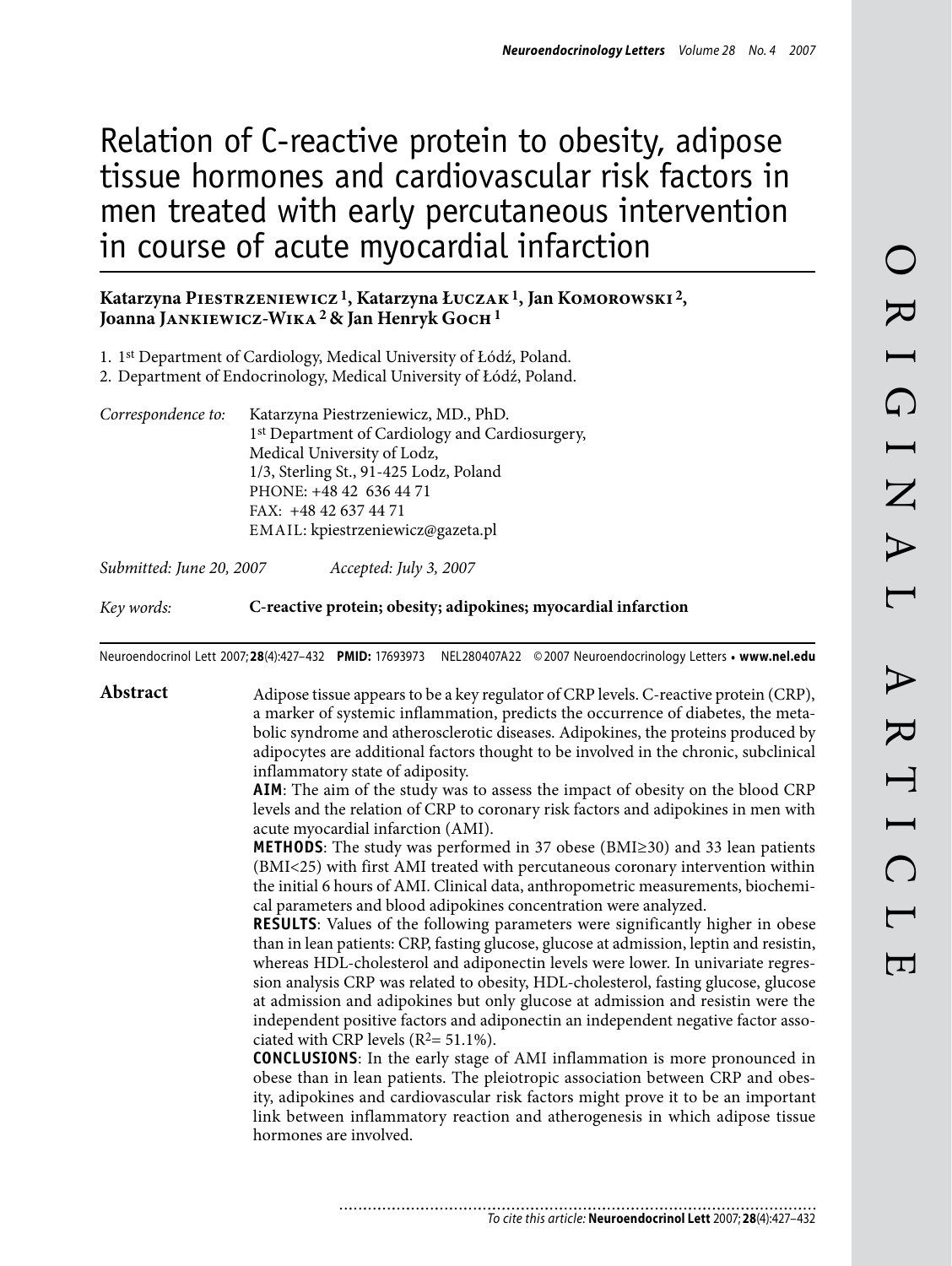#### **Abbreviations**

| <b>CRP</b><br><b>TCH</b><br>TG<br>HDL-CH<br>LDL-CH<br>AMI<br><b>BMI</b><br><b>SD</b> | - C-reactive protein,<br>- Total cholesterol<br>- Triglycerides<br>- High density lipoprotein-cholesterol<br>- Low density lipoprotein-cholesterol<br>- Acute myocardial infarction<br>- Body mass index |
|--------------------------------------------------------------------------------------|----------------------------------------------------------------------------------------------------------------------------------------------------------------------------------------------------------|
|                                                                                      | - Standard deviation                                                                                                                                                                                     |

### **Introduction**

Previous studies have established a fundamental role of inflammation in mediating all stages of atherosclerosis [24] and determined low-grade inflammation as a factor involved in the pathogenesis of hypertension and type 2 diabetes relatively early in life [16,41]. It has also become apparent that obesity is a low-grade, subclinical inflammatory state, as indicated by leukocytosis, elevated levels of proinflamatory cytokines and acute phase reactants. The significant correlation between inflammatory proteins and measures of obesity further confirms that notion [3,7,11,12,15,19,26,38,46]. Low-grade inflammation was determined as a risk factor involved in the pathogenesis of obesity-related cardiovascular risk factors such as hypertension and type 2 diabetes relatively early in life. C-reactive protein (CRP) is synthesized by the liver, largely under the regulation of the proinflammatory cytokines, primarily interleukin-6 [23]. Several cytokines produced by fat cells may contribute to the hepatic synthesis of CRP. Furthermore, adipose tissue itself expresses CRP and contributes to obesity associated increased CRP levels [32]. It has been shown in numerous studies that elevated CRP blood level is associated with smoking, high blood pressure, dyslipidemia, fasting glucose [3,5,37], indicating that CRP is involved in the interrelation of these factors in promoting atherosclerosis. Chronic elevation of blood CRP levels, even within high normal levels, are strongly associated with coronary artery disease [35]. Adipose tissue is also a source of leptin, adiponectin and resistin – hormone-like peptides called adipokines which have an impact on metabolism, inflammatory process and other bioactivities [27]. Many investigators demonstrate that adipokines are associated with inflammation, endothelial dysfunction and atherogenic process [8,33,46] and correlate with proinflammatory cytokines – leptin and resistin positively and adiponectin negatively [12,21,26,32,38,44]. Recent study of Shiraishi [40] revealed that obesity is significantly associated with AMI, independently of the classic coronary risk factors. It could be suggested that a higher degree of inflammation in obese than in lean patients is one of the possible factors involved in the deleterious effect of obesity, and the role of adipose tissue hormones in this phenomenon is anticipated.

The aim of the study was to assess the impact of obesity on the blood CRP levels and the relations of CRP to traditional risk factors and adipokines in men with acute myocardial infarction (AMI).

#### **Material and methods**

#### *Study population*

From the cohort of patients with first AMI, successfully treated with primary percutaneous coronary intervention (TIMI flow grade 3, residual stenosis <30%), 37 obese men aged ≤65 years, who admitted being obese for at least 5 years and 33 lean men were selected for the study. Patients were designated as obese at body mass index (BMI)≥30 kg/m2 and lean at BMI<25 kg/m2. Acute and chronic inflammation or infection, autoimmune diseases, liver diseases were considered as exclusion. Additional exclusion criteria were applied due to the unreported in this study requirements for acquisition of echocardiographic parameters: atrial fibrillation, atrio-ventricular or bundle branch block, temporary or permanent stimulation, significant valvular heart disease, technical problems with echocardiographic data acquisition. Only the patients who gave an informed consent entered the study.

#### *Anthropometric measurements, clinical definitions and treatment*

Diagnosis of AMI was based on the clinical symptoms, electrocardiographic signs, and elevation of myocardial necrotic markers. All patients received aspirin and those, who underwent stenting, were concomitantly treated with an additional antiplatelet agent. Heparin was infused during the procedure. Glycoprotein IIb/IIIa inhibitor was administered in a similar proportion of patients from both groups. The following pharmacological treatment with aspirin, clopidogrel, statins, β-blockers, inhibitors of angiotensin II, nitrates and diuretics was similar in both groups. BMI calculated as the body weight divided by square height  $(kg/m^2)$  was used as a marker of obesity. Weight and height were measured while the subjects were fasting. Waist circumference was measured at the widest diameter between the xiphoid process of the sternum and the iliac crest. Systolic and diastolic blood pressure was measured before blood sampling.

The study was approved by the Internal Ethics Committee of the Medical University of Łódź, and each patient gave an informed consent.

#### *Laboratory measurements and echocardiography*

Along with several analyses performed from the samples of blood taken at the admission to the hospital, CRP, glucose on admission and uric acid were assessed. Fasting glucose, lipid profile, and resistin, leptin and adiponectin was determined from the blood drawn on the following day. Plasma triglycerides (TG) and total cholesterol (TCH) were measured by enzymatic analytical chemistry. HDL-cholesterol (HDL-CH) was precipitated using dextran-sulphate and measured enzymatically. The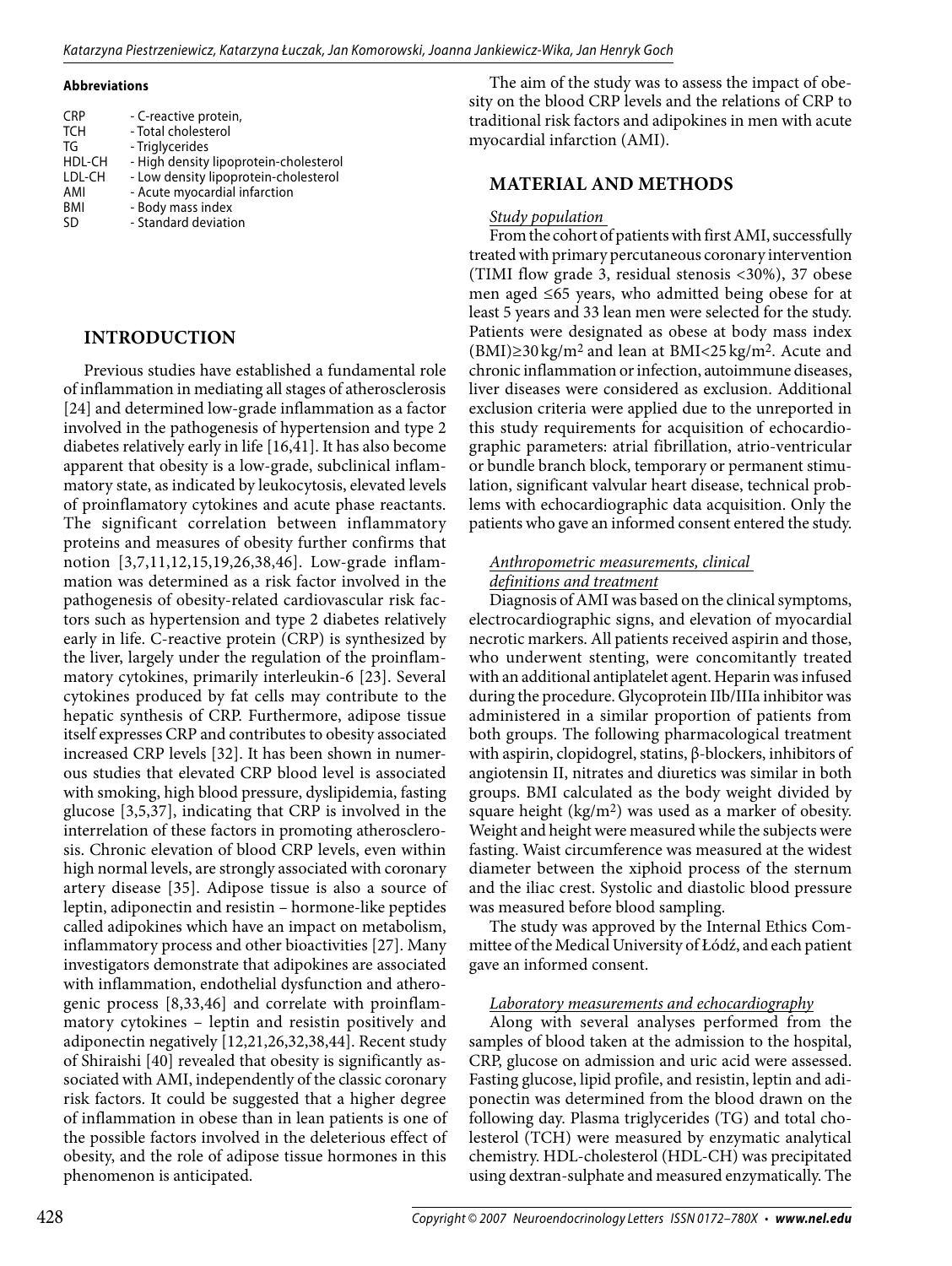LDL-cholesterol (LDL-CH) was calculated using the Friedewald equation: LDL-CH=TCH-(TG/5)-HDL-CH. Plasma glucose concentrations were measured with the oxidize method, uric acid with the colorimetric method and CRP concentrations with an immunotubidymetric assay. Fasting blood samples for measurements of adipokines were taken on the next day after admission and plasma was frozen at –70°C until analysis with a sandwich enzyme-linked immunosorbent assay (ELISA) in case of leptin and adiponectin or radioimmunoassay in case of resistin. Echocardiographic study was performed on the 2–3rd day after admission. LV ejection fraction (EF) was assessed at 4- and 2-chamber apical views with biplane Simpson's formula to evaluate LV systolic function.

#### *Statistical analysis:*

Descriptive statistics are expressed as mean±standard deviation (SD). Variables were log-transformed before statistical analysis if necessary. Comparisons between the two groups were performed using the two-tailed, nonpaired Student's t-test or Mann-Whitney test, as appropriate. Categorical variables are presented as number and percentage of patients and comparisons between analyzed groups were analyzed with the  $\chi^2$  test. Univariate and multivariate stepwise regression analysis was performed to identify independent factor affecting CRP and estimate the final predictors of CRP variability. A p-value of <0.05 was considered to be statistically significant.

#### **Results**

Clinical, anthropometric and biochemical characteristics of the obese and lean groups are showed in Table 1. There was no significant difference in mean age, the occurrence of hypertension, type 2 of diabetes, smoking and hypercholesterolemia between groups. Treatment with aspirin and statins prior to AMI, time since the onset of pain to admission, and proportion of patients with anterior AMI was similar in both groups. The assessed anthropometric measurements (BMI and waist circumference) were significantly higher in obese patients. In obese patients, systolic and diastolic blood pressure, and values of the following parameters were significantly higher than in lean patients: glucose at admission, fasting glucose, leptin and resistin, whereas adiponectin was lower (Table 2). There was significantly more patients with HDL-CH<40mg/dl in obese compared with lean subjects. Obese patients had higher CRP levels than lean subjects  $(8.10 \pm 7.46 \text{ vs } 4.45 \pm 5.20, \text{ p} < 0.01)$ (figure 1). As revealed by univariate stepwise regression analysis, in the whole study group BMI, waist circumference, fasting glucose, glucose on admission, leptin and resistin appeared to be positive factors and adiponectin and HDL-CH to be negative factors affecting CRP (Table 2). In multivariate linear regression analysis resistin and glucose at admission were the only independent positive factors and adiponectin an independent negative factor associated with CRP levels ( $R^2$ = 51.1%).

**Table 1.** Clinical and biochemical characteristics of the study groups.

|                                                      | <b>Obese</b><br>$n = 37$ | Lean<br>$n=33$     | p-value  |
|------------------------------------------------------|--------------------------|--------------------|----------|
| Age                                                  | $53.76 \pm 7.39$         | $53.39 \pm 6.21$   | ns       |
| Time since the onset of<br>symptoms to admission (h) | $3.46 \pm 1.48$          | $3.58 \pm 1.54$    | ns       |
| <b>Anterior myocardial</b><br>infarction *           | 13 (35%)                 | 14 (42%)           | ns       |
| <b>Ejection fraction</b>                             | $58.16 \pm 9.00$         | $56.12 \pm 9.10$   | ns       |
| <b>Body mass index</b><br>(kg/m <sup>2</sup> )       | $32.19 \pm 2.02$         | $24.07 \pm 1.08$   | < 0.0001 |
| <b>Waist circumference</b><br>(cm)                   | $111.78 \pm 7.76$        | $89.09 \pm 6.84$   | < 0.0001 |
| Smoking*                                             | 23 (62%)                 | 25 (76%)           | ns       |
| <b>Hypertension*</b>                                 | 23 (62%)                 | 15 (45%)           | ns       |
| Systolic blood pressure<br>(mmHg)                    | $124.05 \pm 9.63$        | $118.79 \pm 11.59$ | < 0.05   |
| Diastolic blood pressure<br>(mmHg)                   | $75.68 \pm 6.25$         | $72.12 \pm 7.18$   | < 0.05   |
| Diabetes mellitus*                                   | 10(27%)                  | 7(21%)             | ns       |
| <b>Glucose at admission</b><br>(mg/dl)               | $152.08 \pm 65.77$       | $125.00 \pm 32.42$ | < 0.05   |
| <b>Fasting glucose</b><br>(mg/dl)                    | $110.00 \pm 14.01$       | $94.70 \pm 10.88$  | < 0.0001 |
| <b>Total cholesterol</b><br>(mg/dl)                  | $224.24 \pm 45.55$       | $211.24 \pm 40.43$ | ns       |
| <b>HDL-cholesterol</b><br>(mg/dl)                    | $45.49 \pm 11.54$        | $50.55 \pm 12.50$  | ns       |
| <b>LDL-cholesterol</b><br>(mg/dl)                    | $147.01 \pm 44.22$       | $132.59 \pm 43.99$ | ns       |
| <b>Triglycerides</b><br>(mg/dl)                      | $158.73 \pm 56.57$       | $140.55 \pm 52.88$ | IIS      |
| <b>Total cholesterol</b><br>$>$ 200mg/dl*            | 25 (68%)                 | 19 (58%)           | ns       |
| <b>HDL-cholesterol</b><br>$<$ 40mg/dl $*$            | 14 (38%)                 | 5(15%)             | < 0.05   |
| LDL-cholesterol<br>$>100$ mg/dl*                     | 33 (90%)                 | 27 (82%)           | ns       |
| <b>Triglycerides</b><br>$>150$ mg/dl*                | 22 (60%)                 | 13 (40%)           | ns       |
| Uric acid<br>(mg/dl)                                 | $6.05 \pm 1.43$          | $5.71 \pm 1.57$    | ns       |
| <b>Leptin</b><br>(ng/ml)                             | $46.09 \pm 19.00$        | $16.46 \pm 12.59$  | < 0.0001 |
| <b>Resistin</b><br>(ng/ml)                           | $28.53 \pm 12.36$        | $17.03 \pm 11.59$  | < 0.0001 |
| <b>Adiponectin</b><br>$(\mu g/ml)$                   | $6.68 \pm 4.07$          | $10.48 \pm 7.17$   | < 0.01   |

\* number of patients (%)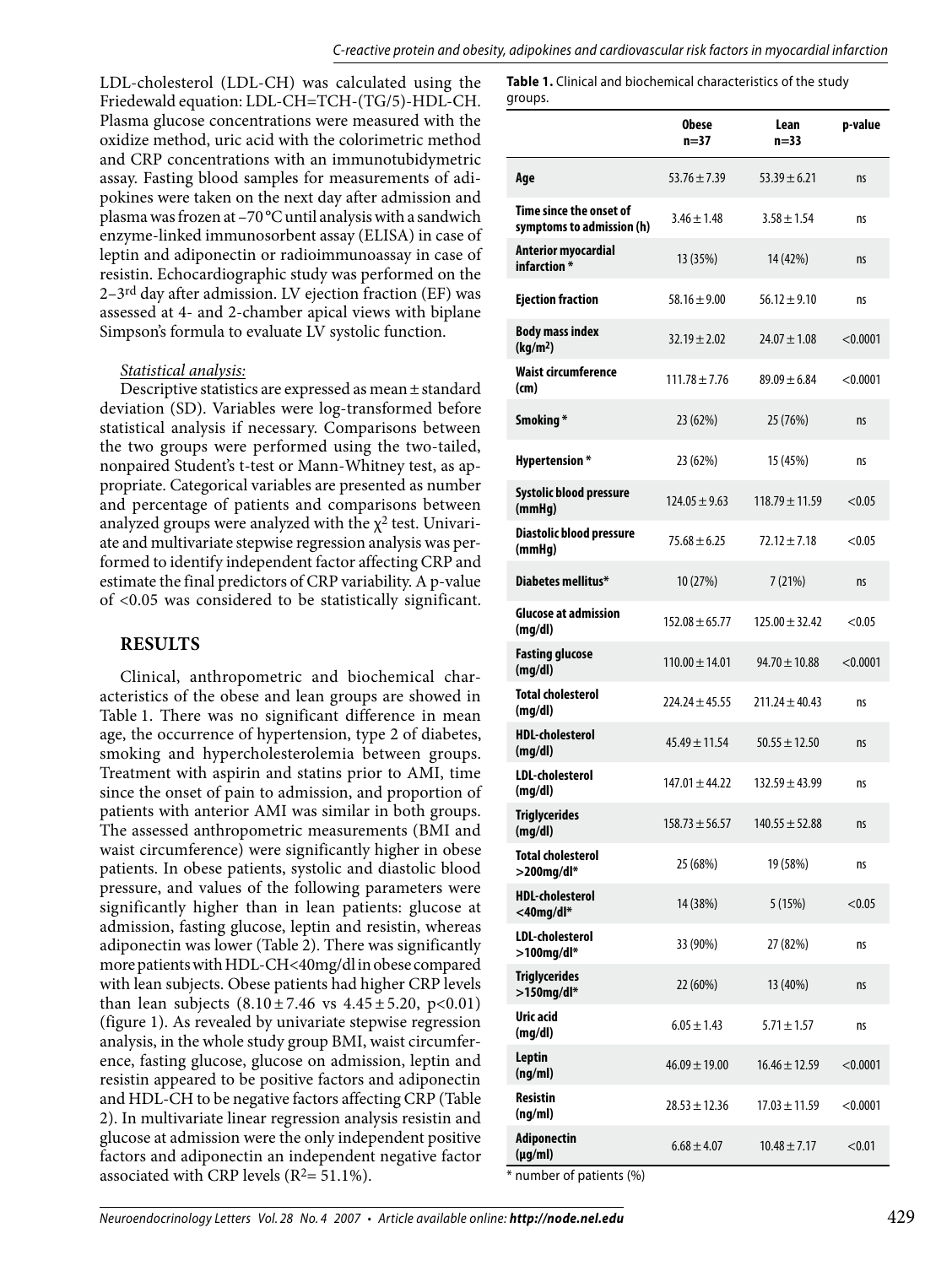**Table 2.** Univariate and multivariate stepwise regression analysis for CRP.

| UNIVARIATE REGRESSION ANALYSIS |           |           |           |         |  |  |  |  |
|--------------------------------|-----------|-----------|-----------|---------|--|--|--|--|
|                                | <b>RR</b> | –95%CI    | $+95%$ CI | p-value |  |  |  |  |
| Age                            | $-0.1751$ | $-0.4094$ | 0.0592    | 0.1404  |  |  |  |  |
| <b>Body mass index</b>         | 0.5358    | 0.1907    | 0.8808    | 0.0028  |  |  |  |  |
| Waist circumference            | 0.1874    | 0.0765    | 0.2983    | 0.0012  |  |  |  |  |
| Systolic blood pressure        | 0.0188    | $-0.1306$ | 0.1682    | 0.8027  |  |  |  |  |
| Diastolic blood pressure       | 0.0027    | $-0.2326$ | 0.2380    | 0.9817  |  |  |  |  |
| <b>Glucose at admission</b>    | 0.0748    | 0.0509    | 0.0987    | 0.0001  |  |  |  |  |
| <b>Fasting glucose</b>         | 0.2123    | 0.1148    | 0.3098    | 0.0001  |  |  |  |  |
| <b>Total cholesterol</b>       | $-0.0083$ | $-0.0457$ | 0.0290    | 0.6574  |  |  |  |  |
| HDI-Cholesterol                | $-0.1509$ | $-0.2789$ | $-0.0229$ | 0.0215  |  |  |  |  |
| <b>IDI-Cholesterol</b>         | $-0.0044$ | $-0.0409$ | 0.0322    | 0.8128  |  |  |  |  |
| <b>Triglycerides</b>           | 0.0251    | $-0.0037$ | 0.0538    | 0.0863  |  |  |  |  |
| Uric acid                      | 0.9898    | $-0.0693$ | 2.0489    | 0.0665  |  |  |  |  |
| Adiponectin                    | $-0.4174$ | $-0.6676$ | $-0.1671$ | 0.0014  |  |  |  |  |
| Leptin                         | 0.0850    | 0.0142    | 0.1558    | 0.0194  |  |  |  |  |
| <b>Resistin</b>                | 0.2485    | 0.1418    | 0.3551    | 0.0001  |  |  |  |  |

**Multivariate stepwise regression analysis**

|                             | <b>RR</b> | –95%CI    | $+95\%$ CI | p-value |
|-----------------------------|-----------|-----------|------------|---------|
| Adiponectin                 | $-0.2478$ | $-0.4456$ | $-0.0501$  | 0.0148  |
| <b>Resistin</b>             | 0.1596    | 0.0677    | 0.2516     | 0.0009  |
| <b>Glucose at admission</b> | 0.0560    | 0.0331    | 0.0789     | 0.0001  |
| $R^2 = 51.1\%$              |           |           |            |         |

### **Discussion**

The association of CRP with the measurements of obesity has been widely documented. In the present study we have confirmed this observation and according to Festa *et al*. [14] BMI was not an independent predictor of CRP level in our mail population. We have shown a relation between CRP and coronary risk factors – HDL-CH and fasting glucose, previously observed in subjects in stable conditions [3,5,11]. The association of CRP with TG revealed by other authors [7,12,37,46] was not confirmed in our group of patients and in the study of Matsushita *et al*. [26]. In agreement with the majority of authors we have shown no relation between CRP and T-CH [11,12,19,37,46] and LDL-CH [11,12,19,46]. Diverse opinions concern the association of CRP with systolic and diastolic function [11,12,19,26,37,38,46] and in our group of patients no such relation was observed. Another interesting observation, previously noted by



**Figure 1.** The mean value of blood CRP in obese and lean patients

Marfella *et al*. [25] was an independent relation of CRP to glucose at admission – a recently diagnosed factor negatively affecting outcome in patients with AMI [10]. Hyperglycemia during early hours of AMI is a phenomenon commonly seen in patients even when they have been never previously diagnosed with diabetes [31]. Relation of acute hyperglycemia to CRP and other markers of inflammatory immune process has been suggested as a likely mechanism resulting in the poor outcome in patients with AMI and "stress hyperglycemia" [25]. The principal finding of our study was the demonstration of the relations between CRP and adipokines, which bioactivities and proinflamatory actions have been extensively studied for the last decades. We have shown almost 3 times higher leptin levels in obese than in lean patients and a correlation between CRP and leptin has been revealed, although leptin was not an independent predictor of CRP. These results seem to indicate that leptin is in a larger extend a marker of obesity than of inflammation. In previous studies CRP was independently associated with leptin in healthy subjects [19,38], but not in patients with AMI and coronary atherosclerosis [47]. It is interesting that leptin in the physiological range may play a protective role against cardiovascular risk whereas elevated plasma leptin concentration may act as a trigger and/or marker for cardiovascular risk, possibly due to the leptin resistance [34]. Moreover it has been suggested that leptin may be involved in the acute response to stress and that in patients with AMI leptin is an acute-phase reactant, facilitating metabolic adaptation to increased demands during stress [29]. Leptin enhances sympathetic nervous tone which increases vascular tone and blood pressure but this action is counter-balanced by its direct (the NO-dependent pathway) and indirect peripheral vasorelaxation action [17,20,30]. Leptin may also participate in the improvement of the rheological behavior of erythrocytes and the microcirculation by increasing NO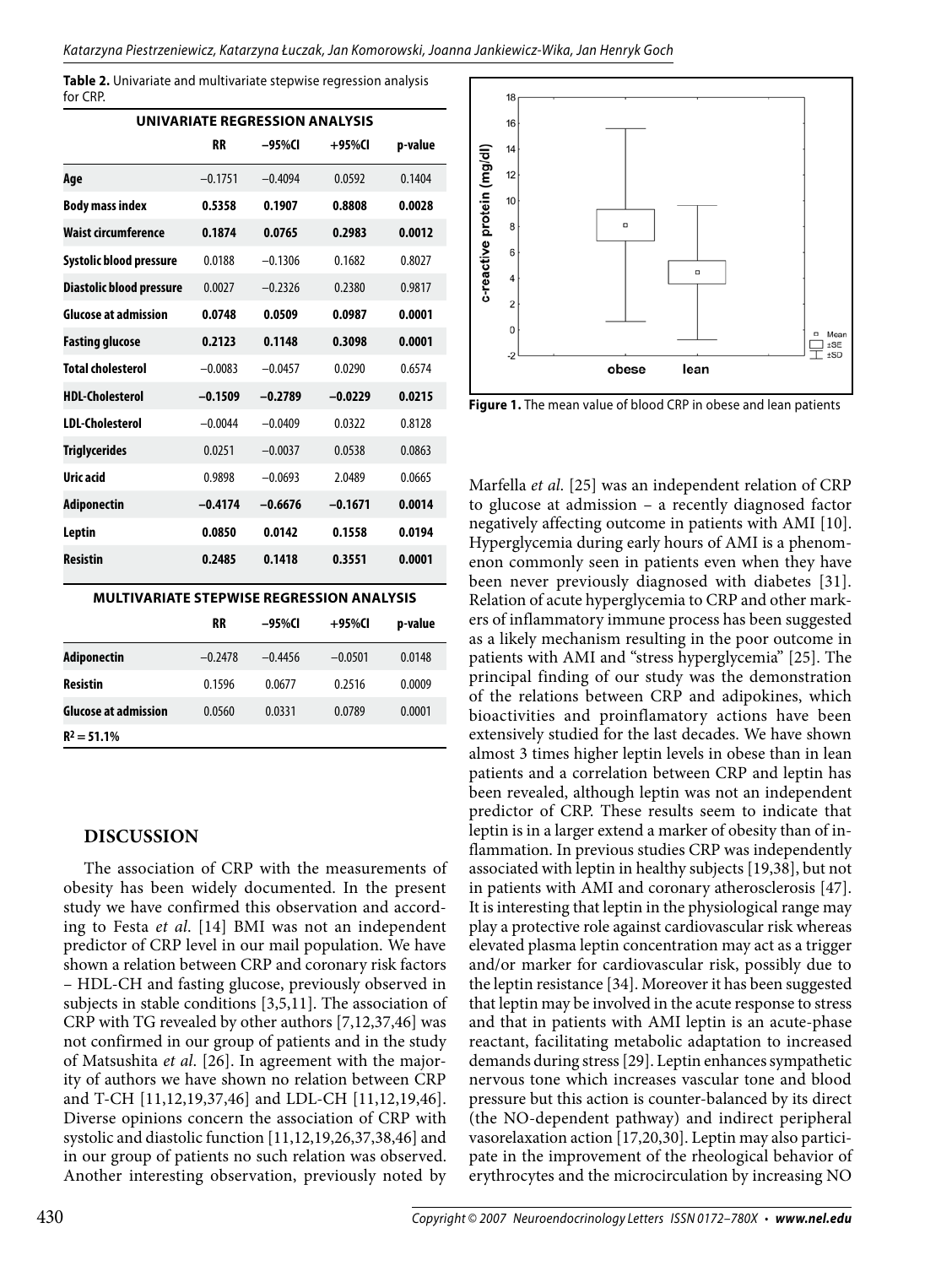production [43]. On the contrary CRP inhibits NO synthase [45], so that the endothelial dysfunction related to the increased CRP levels might be partially counteracted by the leptin-induced NO production. Resistin expression in adipose tissue is mostly due to the increased macrophage population infiltrating fat [13], but adipocyte-derived resistin is not negligible as it is secreted from pre-adipocytes and adipocytes independently of the presence of mononuclear blood cells [28]. It has been shown that this molecule may induce endothelial dysfunction, up regulate adhesion molecules, promote smooth muscle cell proliferation [8,9] and is related to local and generalized inflammation [1,21,22,33,44,48]. Our study shows a strong, independent relationship between blood levels of resistin and CRP, revealed previously in cohorts of healthy subjects, patients with diabetes and coronary artery disease [1,48]. This observation confirms previously expressed idea that inflammation is a hyperresistinemic state [22]. Although adipocytes are the most important source of adiponectin – an adipokine considered as a protective cardiovascular factor [6], reduced adiponectin blood levels are observed in obese subjects [2]. It has been suggested that tumor necrosis factor-α, which is increased in the white adipose tissue of obese subjects, might downregulate adiponectin production [18]. On the basis of the inverse association between adiponectin and C-reactive protein in our and previous studies [4,12,26,32,36,39], adiponectin appears to act as an anti-inflammatory molecule. Our study was designed for males to avoid the impact of sex-related differences in the location of the adipose tissue, the number of fat cells and fat cell size, plasma levels of CRP and adipokines [5,28]. In a univariate analysis, in agreement with some other authors [12,46] we have shown no impact of age on CRP levels but a positive relation has been revealed in other studies [26,37].

#### *Study limitations*

The impact of the medication, especially with aspirin and statins at the pre-AMI treatment and the impact of aspirin administered as a standard treatment before admission to the hospital may obscure the results. CRP is primarily synthesized and secreted in liver 6 hours after an acute inflammatory stimulus [23]. In all patients included in our study the period since the onset of symptoms did not exceed 6 hours, thus CRP remained a marker of chronic inflammation rather than an acute phase reactant without being affected by the effects of myocardial necrosis in course of AMI [42].

### **Conclusions**

In the early stage of AMI inflammation is more pronounced in obese than in lean patients. The pleiotropic association between CRP and anthropometric measurements, adipokines and cardiovascular risk factors might prove it to be an important link between inflammatory reaction and atherogenesis.

## **Acknowledgements**

This study was supported by a Medical University of Łódź research grants No 502-18-669, No 502-11-584 and No 503-10-052.

#### References

- Al-Daghri N, Chetty R, McTernan PG, Al-Rubean K, Al-Attas O, 1 Jones AF, *et al.* (2005). Serum resistin is associated with C-reactive protein and LDL cholesterol in type 2 diabetes and coronary artery disease in a Saudi population. *Cardiovasc Diabetol*. **54**(1): 10–16.
- 2 Arita Y, Kihara S, Ouchi N, Takahashi M, Maeda K, Miyagawa J, *et al.* (1999). Paradoxical decrease of an adipose-specific protein, adiponectin, in obesity. Biochem. Biophys. Res. Commun. **257**(1): 79–83.
- Aronson D, Bartha P, Zinder O, Kerner A, Shitman E, Markiewicz W, *et al.* (2004). Association between fasting glucose and C-reactive protein in middle-aged subjects. *Diabet Med*. **21**: 39–44. 3
- Behre CJ, Fagerberg B, Hultén LM, Hulthe J (2005). The reciprocal association of adipocytokines with insulin resistance and C-reactive protein in clinically healthy men. *Metabolism*. **54**: 439–444. 4
- Benderly M, Haim M, Boyko V, Tanne D, Behar S, Matas Z, *et al.* (2007). C-Reactive Protein Distribution and Correlates among Men and Women with Chronic Coronary Heart Disease. *Cardiology*. **107**(4): 345–353. 5
- Bik W, Baranowska-Bik A, Wolinska-Witort E, Martynska L, Chmielowska M, Szybinska A, *et al.* (2006). The relationship between adiponectin levels and metabolic status in centenarian, early elderly, young and obese women. *Neuroendocrinol. Lett.* **27**(4): 493–500. 6
- 7 Bullo M, Garcia-Lorda P, Megias I, Salas-Salvado J (2003). Systemic inflammation, adipose tissue tumor necrosis factor, and leptin expression. *Obes Res*. **11**: 525–531.
- Burnett MS, Lee CW, Kinnaird TD, Stabile E, Durrani S, Dullum MK, *et al.* (2005). The potential role of resistin in atherogenesis. *Atherosclerosis*. **182**(2): 241–248. 8
- Calabro P, Samudio I, Willerson JT, Yeh ET (2004). Resistin promotes smooth muscle cell proliferation through activation of extracellular signal-regulated kinase 1/2 and phosphatidylinositol 3-kinase pathways. *Circulation.* **110**: 3335–3340. 9
- 10 Ceriello A. (2005). Acute hyperglycaemia: a 'new' risk factor during myocardial infarction. *Eur. Heart J*. **26**(4): 328–331.
- 11 Chaikate S, Harnroongroj T, Chantaranipapong Y, Puduang S, Mahaisiriyodom A, Viroonudomphol D, *et al.* (2006). C-reactive protein, interleukin-6, and tumor necrosis factor-alpha levels in overweight and healthy adults. Southeast Asian J Trop Med Public Health. **37**: 374–381.
- 12 Choi KM, Ryu OH, Lee KW, Kim HY, Seo JA, Kim SG, et al. (2007). Serum adiponectin, interleukin-10 levels and inflammatory markers in the metabolic syndrome. *Diabetes Res Clin Pract.* **75**(2): 235–240.
- 13 Curat CA, Wegner V, Sengenes C, et al. (2006). Macrophages in human visceral adipose tissue: increased accumulation in obesity and a source of resistin and visfatin. *Diabetologia*. **49**: 744– 747.
- 14 Festa A, D'Agostino R, Williams K, Karter AJ, Mayer-Davis EJ, Tracy RP, *et al.* (2001). The relation of body fat mass and distribution to markers of chronic inflammation. *Int J Obes Relat Metab Disord*. **25**(10): 1407–1415.
- 15 Florez H, Castillo-Florez S, Mendez A, Casanova-Romero P, Larreal-Urdaneta C, Lee D, *et al.* (2006). C-reactive protein is elevated in obese patients with the metabolic syndrome. *Diabetes Res Clin Pract*. **71**: 92–100.
- 16 Garanty-Bogacka B, Syrenicz M, Syrenicz A, Gebala A, Lulka D, Walczak M (2005). Serum markers of inflammation and endothelial activation in children with obesity-related hypertension. *Neuroendocrinol Lett*. **26**(3): 242–246.
- 17 Haynes WG (2002). Interaction between leptin and sympathetic nervous system in hypertension. *Curr Hypertens Rep*. **2**(3): 311– 318.